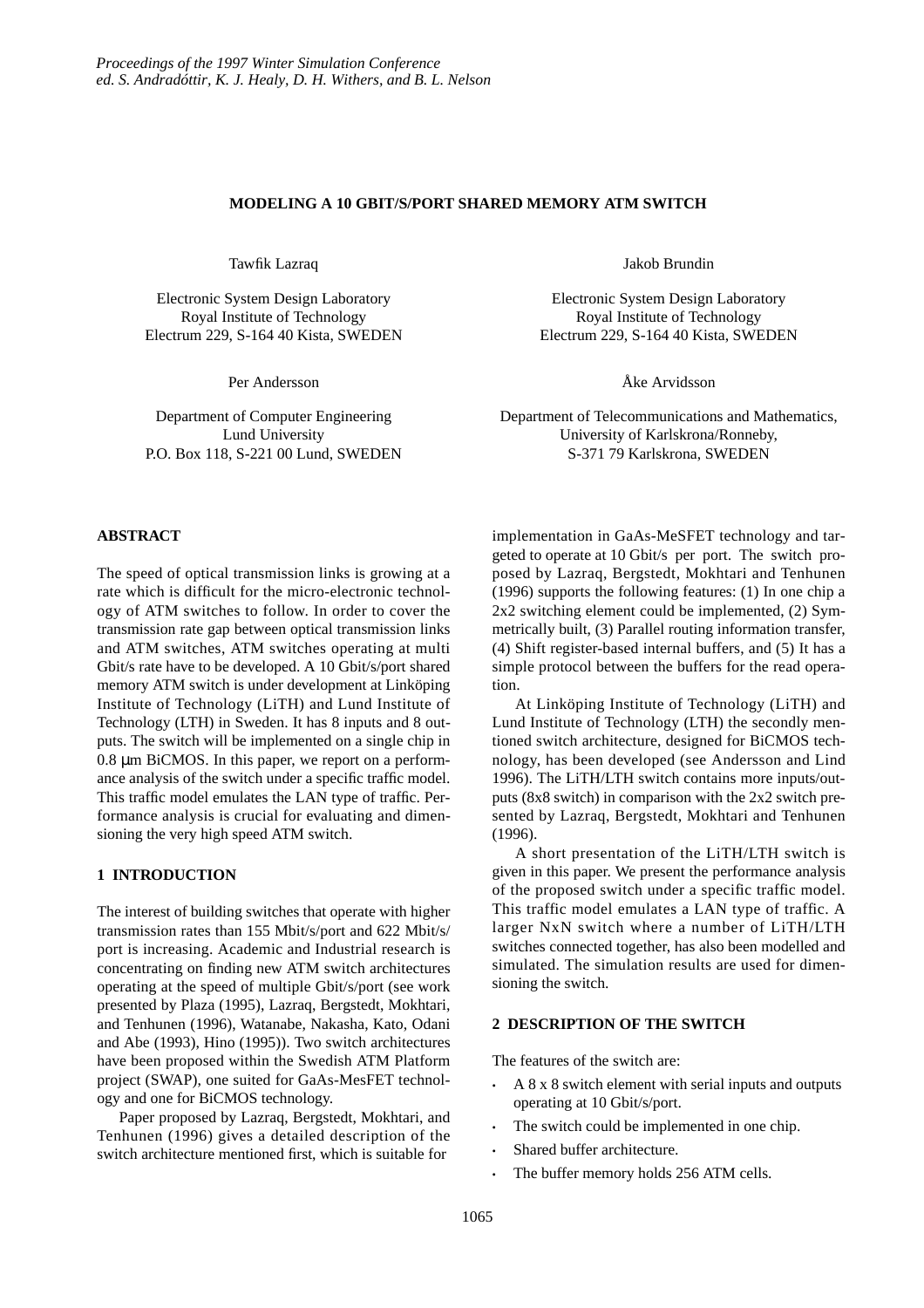• A possibility to use the switching element to build larger units: switch fabrics.

#### **2.1 Operation Principle**

The basic principle used is to time demultiplex each incoming stream to fully parallel ATM format (424 bits), perform time switching on the cell streams using a shared output buffer architecture, and then time multiplex the outgoing cells back to bit serial format. Figure 1 shows a block diagram of the switch.



Figure 1: Block Diagram

The incoming links each carry a continuous stream of ATM cells. The streams are assumed to be synchronous with a common system clock but may have individual bit level positions and phase. Each incoming bit-stream is individually synchronized to a common clock and then time demultiplexed to a 16-bit wide data stream with a 622 MHz rate. The 16-bit streams are individually routed through a shift unit, capable of extracting any 16-bit window from two consecutive 16-bit words, to the main demultiplexer block. In principle, the main demux consists of eight identical columns each having a 16-bit bus in the middle and 2\*424 dual ported SRAM cells along its edges. The write ports of the memory are connected to the 16-bit bus, and the read ports from each 16-cell row (a row runs across all eight columns, connecting to 2 SRAM cells in each column) are connected to a common sense amplifier at the demux's right edge (referring to Figure 1). I.e., each column implements a double buffering scheme where one set of 424 memory cells are available for writing (16 bits at a time), and the other 424 cells can be independently and simultaneously read to obtain a 424-bit ATM cell from the corresponding input link.

The demux block sequentially reads each column in a cyclic fashion to produce a continuous cell stream with 188 MHz rate (8 links \* 622 MHz \* 16/424 bits).

Addressing of the proper SRAM cells for reading and writing is performed by cyclic token passing within the demux block, and does not require any external sequencing except during the initial synchronisation of the incoming bit streams.

Between the main demux and the buffer memory the cells pass two blocks, HEC/cell align and VP/VC lookup. The primary function for the first block is to verify the header checksum for the ATM cells. This is also required by the ATM standard to perform cell alignment, i.e. to find the cell boundaries within the continuous bit-streams on the input links. The cell alignment is normally performed only after a link failure. The procedure is to assume a certain cell boundary and check for correct HEC. New bit positions are tried, by controlling the barrel shifter and token passing in the main demux individually for each link, until a correct HEC is encountered. Once a few cells with correct HEC have been received, alignment is considered complete and the current bit position is fixed. From this point the block only checks for corrupted cell headers, and inserts idle cells as substitution for cells with corrupt header.

The VP/VC block performs table lookup based on the VCI in the cell header. Cells arriving from the main demux are aligned so that the 424-bit bus carries the payload from one cell and the header of the subsequent cell (referring to a specific input link). This allows the HEC calculation and VCI lookup to be pipelined over eight 188 MHz cycles;  $8 \times 5.3$  ns = 42.4 ns, which makes it possible to perform off-chip VP/VC lookup. The VP/VC block also associates internal routing information to the cells. The routing information is forwarded to the buffer memory controller where it indicates to which output queue the incoming cell should be appended. Basically, the buffer implements nine logical FIFO-queues, one for each output queue and a separate idle cell queue. Any memory position can be allocated to any queue and always belong to exactly one of the queues.

Each clock cycle one ATM cell is removed from a queue (to be output), and one cell coming from the VP/ VC block is inserted. The output cells, read from the buffer memory at a rate of 188 MHz, are serialized in the main mux block, which is similar to the main demux except that read and write ports on the SRAM cells are swapped, allowing 424-bit wide writes and 16-bit wide reads. Each output link corresponds to a 16-bit wide 622 MHz rate dataflow from the columns of the main mux block. Finally, the 16-bit wide flows are time multiplexed into bit-serial format to be transmitted on the eight 10 Gb/s output links.

Read and write operations in the shared memory are described in more detail in the following section.

#### **2. Shared Memory**

The shared memory is organized as 256\*(424+8) SRAMcells. This space is used for holding 9 queues, one for each outgoing channel and one containing free cells, which are filled with idle-cells. The beginning and the end of each queue are indicated by two pointers: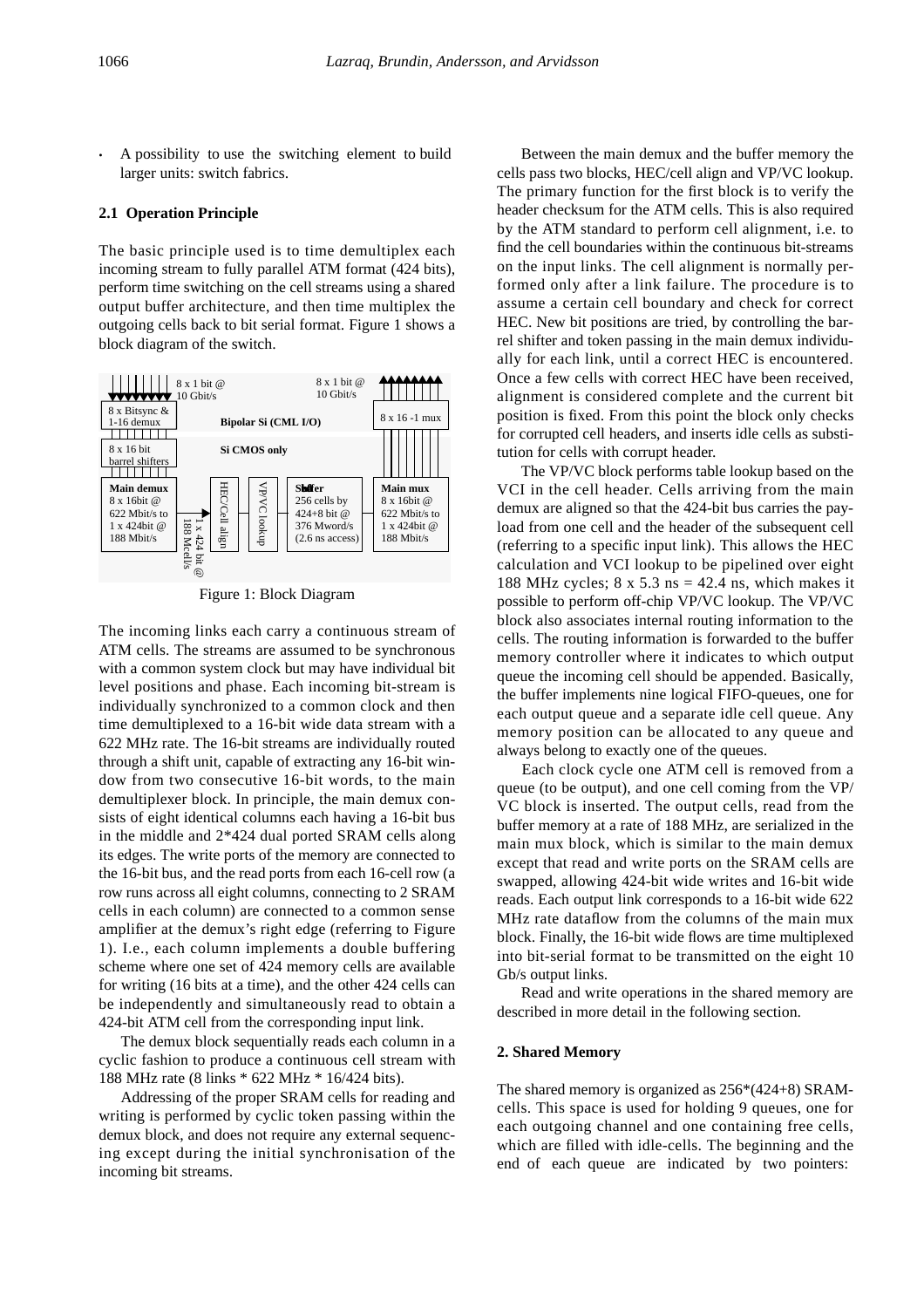"Start\_of \_queue" pointer and "End\_of\_queue" pointer. The elements in the queues are linked together by pointers: the 8 bits trailing the ATM cell is used as a pointer to the next cell in the queue. The memory is capable of performing two 432-bit accesses, one read and one write, during one cycle of the buffer controller. In effect, the memory is accessed using a 376 MHz clock.

The algorithm of the buffer controller is very simple. First a read operation is done then a write operation.

#### **2.2.1 Read Operation**

The queues for the outgoing channels are read in a roundrobin way. The cell is read at the address indicated by the "Start\_of\_queue" pointer. If the queue is empty, the queue containing idle cells is read. The address read is marked as free. After the read operation "Start\_of\_queue" pointer is updated with the address of the next link within the linked list. Refer to Figure 2 for a description of the shared memory reading algorithm.

**Read\_In\_Shared\_Memory(queue);**

```
\frac{1}{2} if (Start_of_queue[queue] = End_of_queue[queue])
```

```
{ /* Check if the queue to read is empty */
read_queue = idle_queue;
/* If yes take the queue with idle cells */
```

```
else read_queue = queue;
```
**}**

**}**

**pop(Start\_of\_queue[read\_queue]); /\* read the cell from the given address \*/**

**Free = Start\_of\_queue[read\_queue]; /\* mark the read memory address as free \*/**

```
Start_of_queue[read_queue] = pointer[Free];
/* update Start_of_queue pointer to new address */
```
Figure 2: Pseudo Code for the Read Operation in the Shared Memory

## **2.2.2 Write Operation**

The cell will be written in the queue indicated by the routing information. The "End\_of\_queue" pointer of each queue gives the address where the cell will be written. The basic idea is that every queue has a reserved row of the memory for the next cell to be written, thus the effective queue space is reduced to 247 positions. After the write operation the "End\_of\_queue" pointer is updated to the address stamped as free (see Read Operation above).

The algorithm for writing in the shared memory is described in Figure 3.

```
Write_In_Shared_Memory(queue);
{
   /* write the cell in the given address */
   append(End_of_queue[queue]);
   /* update pointer */
   pointer[End_of_queue[queue]] = Free;
```
**/\* update end\_of\_queue pointer to new address \*/ End\_of\_queue[queue] = Free;**

**}**

Figure 3: Pseudo Code for the Write Operation in the Shared Memory

## **3 TRAFFIC MODEL**

The traffic offered at each input of the switch is a superposition of independent arrival streams. It was assumed that the arrivals in each stream can be modelled by a Switched Poisson Process (SPP), i.e., a Poisson process in which the average rate randomly alters between two values according to transitions in an independent twostate Markov chain. An SPP is a special case of a Markov Modulated Poisson Process (MMPP), see e.g. Fisher (1992).

An SPP has four parameters, the two arrival rates lambda1 and lambda2 and the two state transition rates r12 and r21 of the modulating chain. The values of these determine the characteristics of the generated traffic. Depending on which traffic characteristics one wants to match, e.g., moments and correlations, the parameters can be set in a number of ways. We chose the method proposed by Gusella (1991), for an overview and discussion of methods see, e.g, Gusella method proposed by Arvidsson (1996).

The traffic actually fitted to was selected with the aim of being equivalent to LAN-traffic, as LAN emulations and LAN interconnections are seen as major applications in early ATM networks. To obtain ATM traffic with LAN characteristics we took a segment from the Ethernet measurements carried out at Bellcore (see Measurements 1989) and converted the traffic to ATM according to the following scenario: The LAN is a 10 Mbit/s Ethernet, and it is connected transparently to the ATM network via a 34 Mbit/s link. Before the LAN packets are delivered over this link to the network, the Ethernet overhead is stripped off, and the remaining data packed into cells. Each 53 octet cell can take 44 octets of Ethernet data, since 4 octets "payload" are used for AAL3/4 overhead, and the last 5 octets constitute the ATM header.

The Bellcore measurements actually cover several years. In order to get tractable traces, we selected 10 subtraces of 2.00 seconds each with 42% and 85% of the actual peak value observed in intervals of this lengths in the entire material made available to us. Each subtrace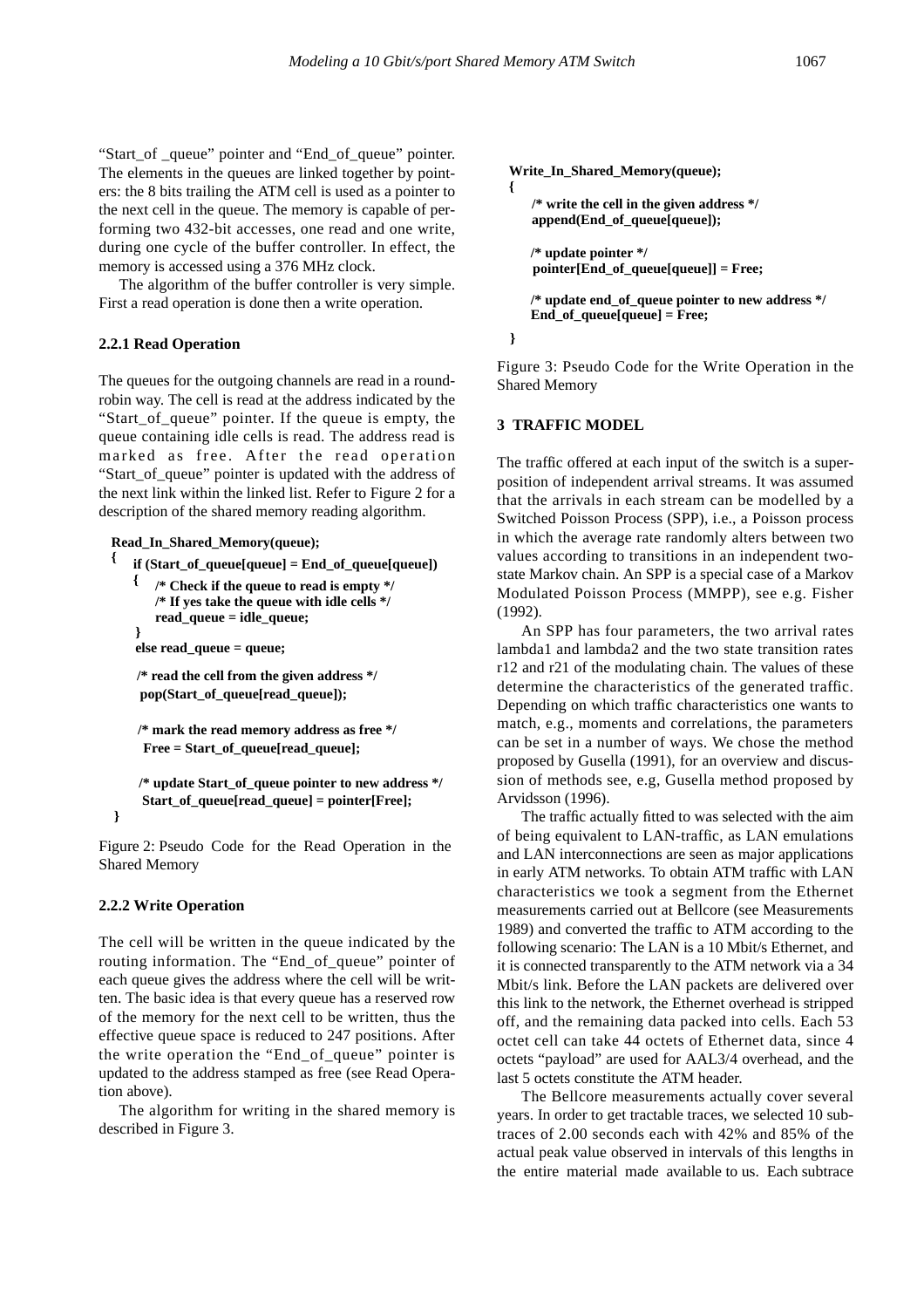results in a unique set of matching SPP-parameters. Some aspects on the accuracy of the resulting models are given in the work presented by Arvidsson (1996).

To load each input of the switch to a fraction F of its nominal bandwidth  $R = 10$  Gbit/s, N MMPPs must be superposed. N is given by the following relation.

$$
N = \frac{F \cdot R}{A \cdot B},\tag{1}
$$

where A is the link data rate (34 Mbit/s), B is the average relative rate of the model sources, i.e., of the subtraces fitted to. B is immediately obtained from the fitted parameters as

$$
B = \frac{(lambda1 + r21 + lambda2 \cdot r12)}{r12 + r21}.
$$
 (2)

The obtained value of N must then be rounded to the nearest integer.

# **4 TECHNOLOGY**

The switch is aimed to be implemented on a single chip in 0.8 µm BiCMOS. Except for the high-speed I/O, refer to Figure 1, the design is pure CMOS based on true single phase clocking (TSPC) (see work presented by Yan and Svensson 1989). Two aspects with regard to the choice of BiCMOS technology have been the major issues: (i) The use of a moderate clock speed, and (ii) The use of a high degree of parallelism. The bipolar I/O is designed in high-speed CML circuit technology, with transistor  $f<sub>T</sub>$  of 12 GHz. The estimated power consumption is 30 W, of which the bipolar parts, including I/O, account for 10 W. Experience on some critical building blocks has been gained: e.g., 5 Gbit/s MUX/DEMUX in 1.2 µm BiC-MOS, a single column of the main demux fabricated and verified up to 575 MHz, a 275 MHz 256 x 256 buffer memory, and a prototype implementation of logic corresponding to one of the output queue controllers has been fabricated and verified up to 300 MHz (188 MHz required).

#### **5 SIMULATION**

A model of the 10 Gbit/s/port shared memory ATM switch structure has been developed (Brundin 1996), and verified by simulation. The main objective with the simulations were to obtain information regarding 1) cell delay, 2) cell loss and 3) shared memory queue usage. For this purpose a cell level model was appropriate, avoiding implementation- and technology specific details. Instead of using actual ATM cells for the simulation, records with the following fields were used: 1) cell arrival time, 2) cell departure time, 3) target port, 4) source (input port) and 5) cell sequence number.

The switch was modelled in blocks, as described in Figure 1. The input 1-16 demultiplexers, barrel shifter array and the output 16-1 multiplexers were not functionally modelled since they represent only constant delays and do not interfere with the internal processing sequence in the switch. These blocks represent a total cell delay of approximately 1/9 cell time (42.4 ns), about 5 ns. Of the modelled blocks, all but the shared memory buffer can be modelled with the average delay for a cell payload passing through these blocks.

The shared memory buffer is modelled with the controller algorithm described above, handling the nine queues accordingly. It was appropriate to introduce stepped time for the model, and the most suitable time quantity was 1/(188 MHz), the cycle time for the fully paralleled ATM cells. Using the cell level approach, this cycle time (5.3 ns) can be used as the smallest time step in modelling all of the switch blocks. The HEC and routing lookup blocks can be modelled as delays of 2 cycles when the header processing is disregarded and the effective cell transport through the switch is considered. It takes 8 cycles (1 cell time) for a cell to be written into the main S/P, and the average cell is buffered for 4 cycles. Thus the effective delay through the S/P is 12 cycles (1.5 cell time). The main P/S is modelled with a delay of 1 cycle, as cells immediately start to be output when they have been written to it.

The S/P and P/S work synchronously in the sense that they process the same column at the same cycle. Thus when the S/P delivers one cell to the HEC block, from input channel N  $(N=1...8)$ , the P/S receives a cell from the buffer memory going to output channel N. In the buffer memory, the eight output queues are read sequentially in a round robin manner. This gives that, on average, an incoming cell has to wait 4 cycles in a previously empty queue before it is output. With higher loads (up to 100%) switch delays are much dependent of output queue sizes.

We have used the C language to develop the stepped simulator. At every time step certain operations on the cells are simultaneously performed in the switch. The C language simulator executes these operations sequentially for each time step, upholding the operation principle, with a minimum of simulation setup overhead. Some larger NxN switches  $(N>8)$ , where a number of these switches are interconnected have also been modelled and simulated. These larger switches have been implemented as two-stage fabrics.

Every cell time all sources transmit cells. ATM cells or idle ATM cells are transmitted by the sources according to the traffic applied (superposed MMPP traffic in our case as described below). A random destination scheme is employed for the non-idle ATM cells. During the cell time, N cells (where N is equal to the number of input in the switch) are input in the switch, read from the shared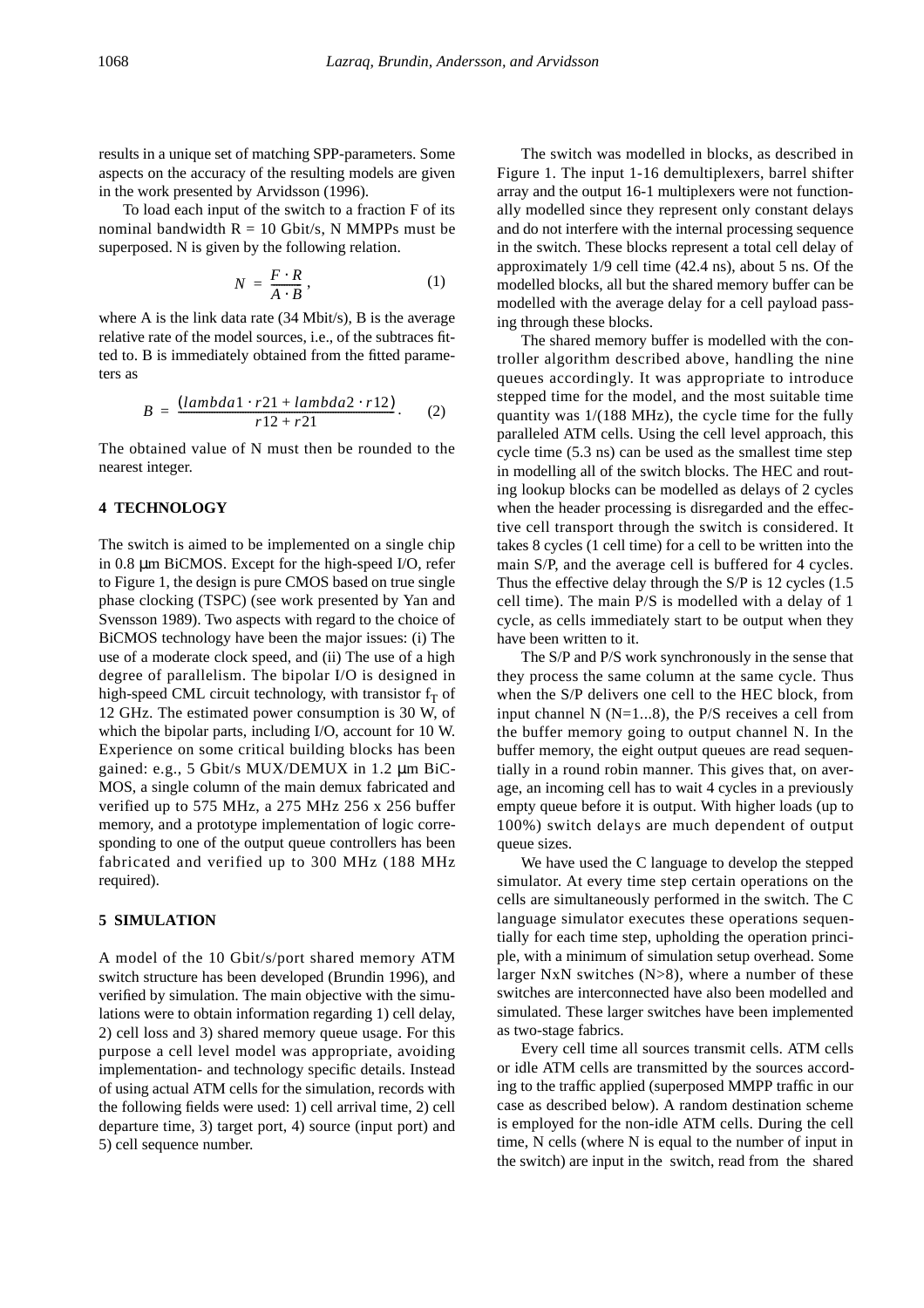memory, written in the shared memory, and output from the switch.

# **6 PERFORMANCE EVALUATION**

The performance evaluation is focused mainly on cell loss and average delay times in the switch.

Several switch sizes have been modelled, all being of type N x N with  $N = 8$ , 16, 32, and 64. For the various switch sizes, we generated 50  $10^6$  cells/input. The cell loss and delay times investigations have been done with two types of traffics (MMPP and Bernoulli traffic) modelling the arrival process at each input link. The two traffic types were applied in two average loads (80% and 90%).

The only criterion to get cell loss in the switch architecture is to have no idle cells in the idle cell queue. Figure 4 shows the fraction idle cells in buffer memory versus the switch sizes. When the average load of 80% is applied on different switch sizes, the amount of idle cells in the shared memory varies between 93% to 95%. For higher load (90%) the amount of idle cells may vary in the memory depending on the switch size and the traffic type. For the switches larger than 8 x 8, two stages of switch elements were needed, and the figures in the diagram represents the mean value of the averages from the first and second stage of the respective switches. The first stage of the two stage switches always exhibited the lower fraction idle cells in the buffer memory. The amount of idle cells in the memory was never under a 85% average in any stage of the simulated switches. This means that the probability to get cell loss in the switches is very small. On 3.2  $10^9$  cells injected in a 64 x 64 switch, no cell loss has been identified with any of the traffic types or loads.



Figure 4: Buffer Memory Occupancy

The average cell latency versus the switch size is shown in Figure 5. The latency increases rapidly (approximately twice of the value) when passing from one-stage fabric to a two stage fabric. This is due to the fact that every cell has to pass two ATM switching elements before being output. The largest average latency observed is 466 ns, approximately 11 cells times.



## **7 CONCLUSION**

We simulated a 10 Gbit/s/port shared memory ATM switch under a specific traffic model in order to get the performance analysis for evaluating and dimensioning the very high speed ATM switch. The performance evaluation has been focused mainly on cell loss and delay times in the switch. The result of our study shows that the switch has a very low cell loss probability. We have demonstrated that LiTH/LTH switch architecture is well dimensioned for the studied traffics (Bernoulli and MMPP with average loads of 80% and 90%). The future work within the project is to continue simulations with other traffic models, networks and to fabricate the switch.

## **REFERENCES**

- Andersson, P., and C. Svensson. 1996. A VLSI architecture for an 80 Gb/s ATM switch core, *Proceedings of IEEE International Conference on Innovative Systems in Silicon*, 9-15.
- Arvidsson, Å., and C. Lind. 1996. Using Markovian models to replicate real ATM traffics, in (Kouvatsos ed.) *Performance Modelling and Evaluation of ATM Networks*, vol. 2: 39-54. London: Chapman and Hall.
- Brundin, J. 1996. Performance analysis of a high-speed 10 Gbit/s/port ATM switch. Master's thesis, Electronic System Design Laboratory, Royal Institute of Technology, Stockholm, Sweden.